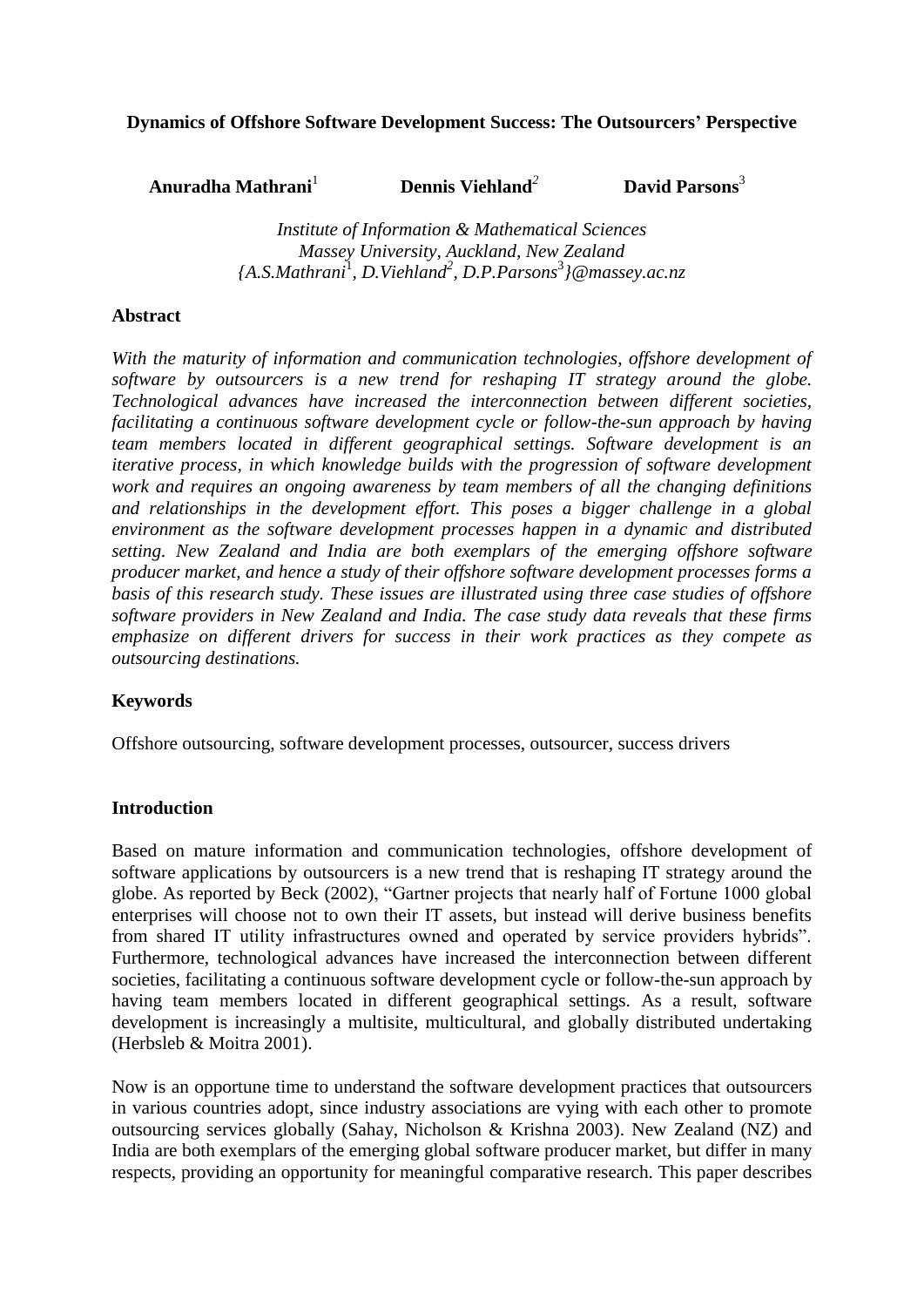three case studies of offshore outsourcers in New Zealand and India to understand their approach to the software development process and the impact of the different drivers in their work practices as they compete as outsourcing destinations.

## **Background**

Software development is a knowledge intensive activity that typifies work in the "knowledge" or "network" society (Sahay, Nicholson & Krishna 2003). International outsourcing impacts on the software development practices in many ways due to differences in cultures, spoken languages, power structure within organizations, quality standards, documentation, time zones, and software updates and estimations. As offshore outsourcing becomes increasingly widespread, understanding the impact of these practices on the effectiveness of the software development effort will become increasingly important (Edwards & Sridhar 2003). There are certain key drivers affecting these practices, which have evolved during the outsourcers' learning curve, come from past experiences, and can only be studied empirically.

The awareness of IS outsourcing has largely been driven by the practitioner community and has mostly been generated by consulting firms such as IBM, McKinsey, Forrester Research, Gartner Group and Global Insight or IT industry consortiums such as ITAA<sup>1</sup> and NASSCOM<sup>2</sup> (Dibbern et al. 2004; Rottman & Lacity 2004). Thus, there is a need for unbiased academic research in this area. There is a large body of knowledge which specifies determinants of success for outsourcing from a US perspective (Lacity & Willcocks 1998; Nam et al. 1996), but very little on the offshore software development processes by outsourcers (RajKumar & Dawley 1998; Ravichandran & Ahmed 1993; Smith, Mitra & Narasimhan 1996). Moreover, much of the literature of information systems outsourcing and offshore software development of applications considers a customer perspective or global perspective rather than the offshore software suppliers" perspective (Levina & Ross 2003; RajKumar & Mani 2001). Which drivers do offshore suppliers or outsourcers consider to have a significant effect on project success thus needs to be addressed.

#### **Global Software Development Success**

1

The field of software engineering in the offshore domain is relatively new and procedures for quality control and project management, though developing very fast, have yet to evolve fully (Aman & Nicholson 2003). Research in IS project success has helped understand how to model and investigate IS success factors, but very little empirical work in this area has focused on global IS work involving outsourcing (DeLone et al. 2005). These factors have evolved during the client and outsourcer"s offshore learning curve based upon their past experiences. For offshore sourcing to assume its rightful place in the IT sourcing portfolio, stakeholders need to swiftly move through the learning curves with best practices institutionalized (Rottman & Lacity 2004). These practices refer to the various socio-cultural

<sup>&</sup>lt;sup>1</sup> ITAA represents the Information Technology Association of America having 400 member companies in every facet of the IT industry, including computer hardware, software, telecommunications, Internet, e-business, e-education, outsourcing, computer services and more.

<sup>&</sup>lt;sup>2</sup> NASSCOM is India's National Association of Software and Service Companies, the premier trade body and the chamber of commerce of the IT software and services industry in India. It consists of 850 member companies which are in the business of software development, software services, and IT-enabled/ BPO services.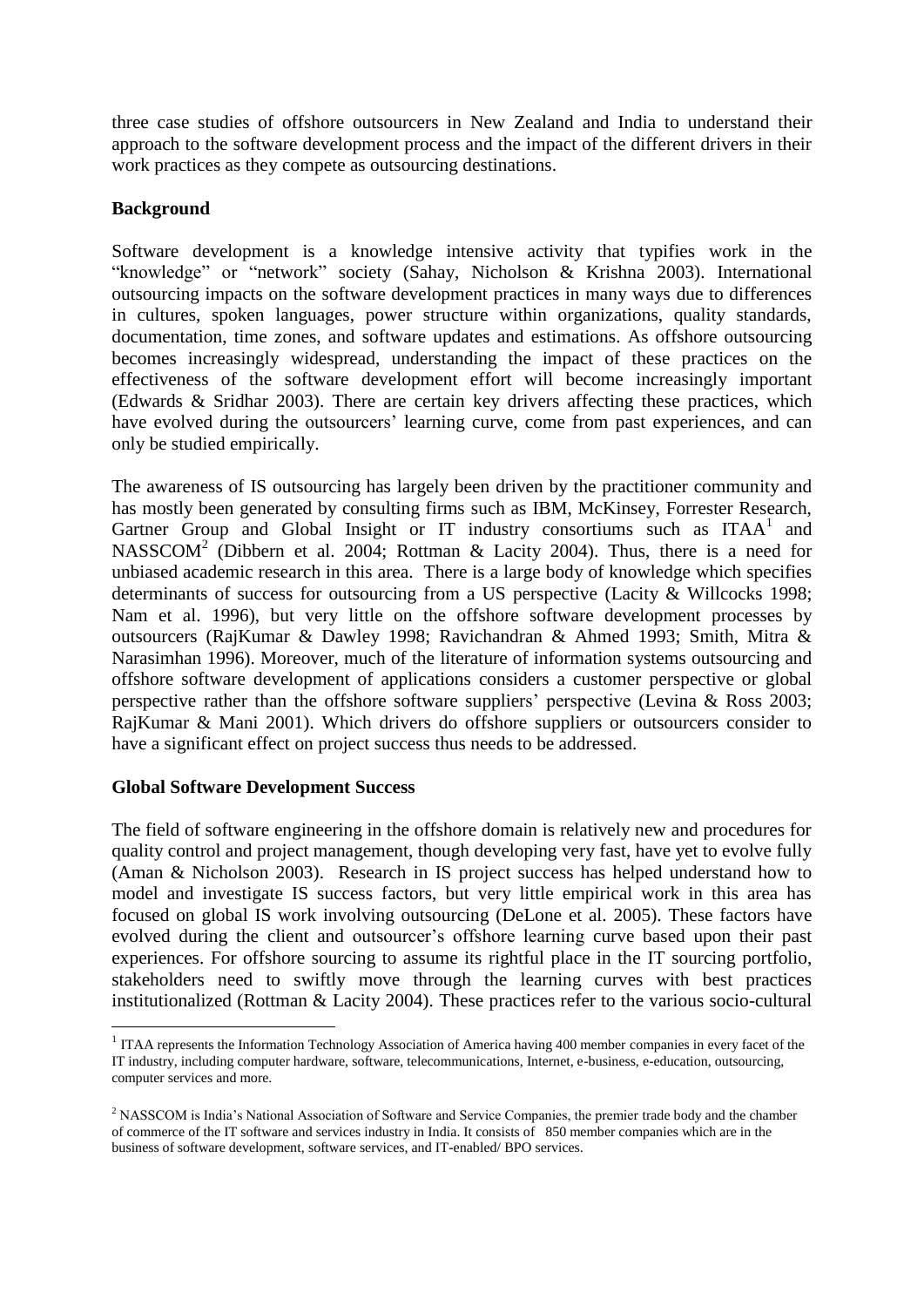processes inherent in the process of knowledge transfer, including the manner in which clients and vendors draw upon and apply different forms of explicit-implicit, formal-informal knowledge (Sahay, Nicholson & Krishna 2003).

Some assertions from previous research to establish and understand the variables affecting software development project success are:

- IS project success is a multi-dimensional variable, so no single measure alone can tap into the various dimensions of IS project success. Measures of IS project success are: on-time completion, within-budget completion, costs/effort, meeting system requirements, system quality, user satisfaction, system use, and net system benefits (DeLone et al. 2005).
- The major dimensions of assessing customer performance are process performance (e.g. on-time/ on-budget completion, communication effectiveness, user participation, etc.) and product performance (i.e. performance of final deliverable) (Cooprider & Henderson 1991).
- Outsourcing success is measured by the operational delivery of the contract, the ability to fairly adapt to change, and the ability to identify value-added services (Lacity & Hirscheim 1994).
- Disciplined software processes in an organization have a significant payoff in terms of project success (Gopal, Mukhopadhyay & Krishnan 2002).
- It is crucial for vendors to expand their engagement and relationship management staff, to understand the offshore outsourcing process in order to fully help the client navigate its complexity, or else the project's chances for success are limited (Moore & Martorelli 2004).
- The issue of communication between client and developer has been identified as a major factor impacting on systems development for decades, since ineffective communication was found to be negatively correlated to success (Edstrom 1977).

#### **Key Success Variables in the Offshore Software Development Process**

The variables involved in the outsourcing process are very complex, which are further complicated by the non-determinism of most methods as the continually changing business environment means that requirements are fluid. They cannot be simply handed to the software provider as a comprehensive document without a good interactive development environment. Unfortunately, there are a number of pitfalls in global software development, as knowledge held by software developers is tacit, and transferring it in conditions of time, space and cultural separation is not problem-free. Each project deliverable is evaluated for new value addition by team members at different geographical boundaries, requiring ongoing awareness of all changing definitions and relationships in the development effort. Thus knowledge builds with the progression of software development work as software modules go through an iterative process of design, creation, test, distribution, deployment, utilization, and revision in a distributed operating environment (Ptak 2005).

There is a great need for vendors to be flexible in adjusting their development methodology, life cycle and specifications to meet the customer's needs. Accordingly, the methodology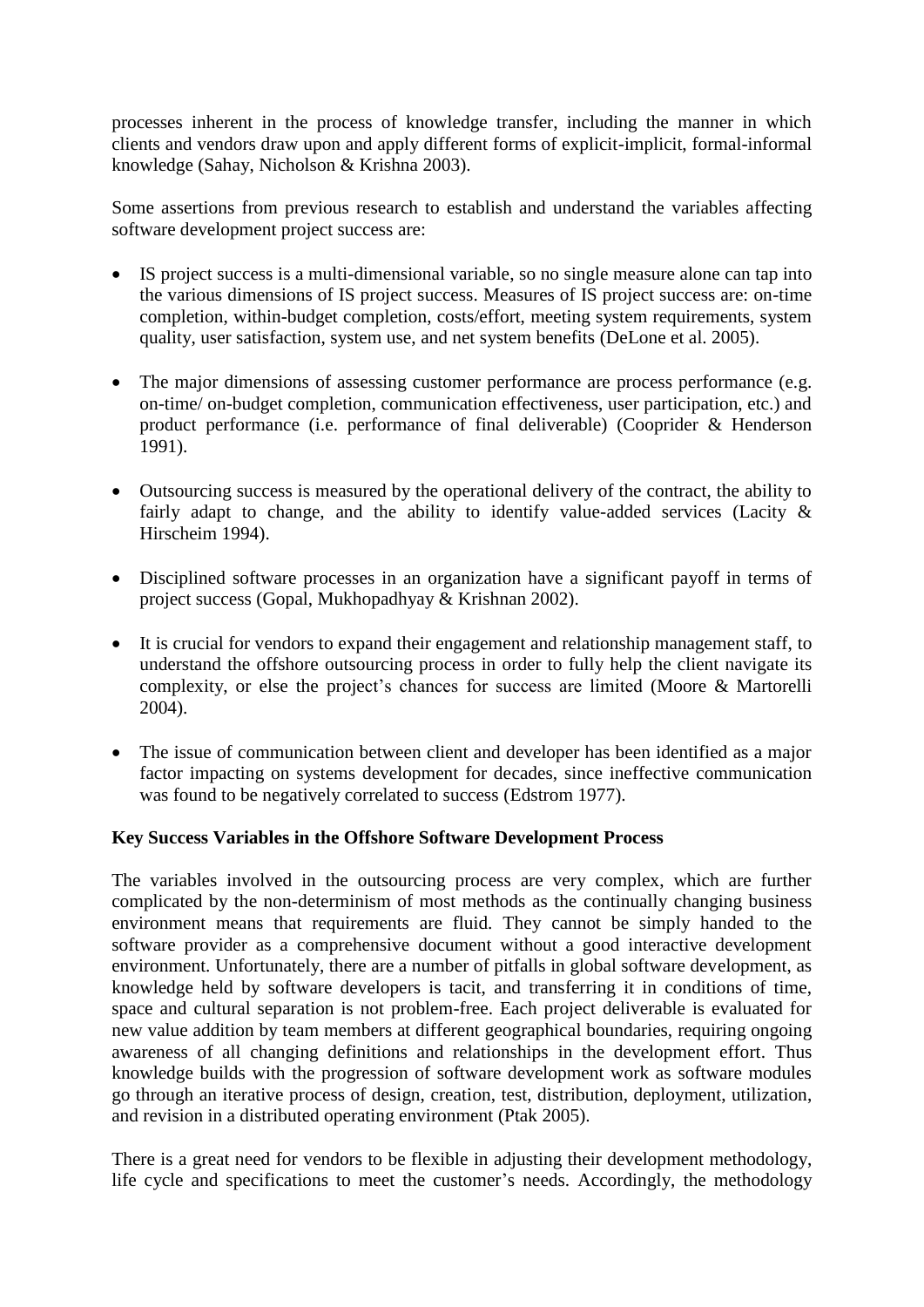used for each project will be different (RajKumar & Mani 2001). However, other parameters that can affect the offshore software development processes for offshore suppliers are communication and co-ordination variables; cultural differences; requirement deficiencies: relationship management; quality processes; project management tools for project estimation, change management; configuration management; test environment; release management; relationship management with the customer; and, very significantly, the effect of staff attrition (Carmel & Agarwal 2001; Cullen 2002; Gopal, Mukhopadhyay & Krishnan 2002; Lurey & Raisinghani 2001; Mockus & Herbsleb 2001; Moore & Martorelli 2004; Powell, Piccoli & Ives 2004; RajKumar & Mani 2001; Sahay, Nicholson & Krishna 2003)

Typically for an outsourced development, 70 to 80 percent of the work is done offshore and the other 20 to 30 percent is done at the customer's site (Gopal, Mukhopadhyay & Krishnan 2002; RajKumar & Mani 2001). However, this onshore-offshore mix is not static and shifts over time depending upon peaks and troughs of workload in the dynamic environment of the software development processes involved (Sahay, Nicholson & Krishna 2003). Such a globally interconnected environment requires proper knowledge integration mechanisms across the customer-vendor boundary to be in place. Some mechanisms proposed in previous researches are: automated tools to facilitate the coordination of pre-defined work flows, synchronized test fixtures by dispersed teams, close customer-vendor interactions to build trust and confidence, up-front effort in designing the architecture of the system with the customer, and use of mature software processes (e.g.  $CMM^3$ , ISO 9001) (Gopal, Mukhopadhyay & Krishnan 2002; Ptak 2005; RajKumar & Mani 2001; Sahay, Nicholson & Krishna 2003; Tiwana 2003). Keane (2003) further notes that the best outsourcers rank quite high on the CMM scale of maturity, and organizations at the lower end of the CMM need years of effort and massive cultural change to achieve the level of process maturity present in a best-in-class outsourcer. However, once a common quality model is established, maintaining it is a challenging task requiring commitment from the organization and a proper work culture. These processes are document heavy, with key practices being measured, tested, and controlled to increase the productivity of software development. Such standardization helps to impart structure and predictability to the offshore software development processes (Sahay, Nicholson & Krishna 2003). Thus good knowledge management will allow for many reuse opportunities, saving on cost and time (Herbsleb  $\&$ Moitra 2001).

Proper synchronization of test procedures (e.g. defined milestones, clear entry and exit criteria) between the teams is essential, especially if the development team is at one site and the test group is at the other site (Herbsleb & Moitra 2001). Another aspect of good project management is to reduce the impact of staff turnover or attrition. Work practices such as training staff, so that the teams are not overly reliant on any one person, establishing backups, mentoring, programming and testing standards, code reviews, documentation standards, and maintenance screens will help to reduce the impact of staff attrition (Cullen 2002).

Based on the published literature, the variables that have been considered important for successful software development and project implementation are summarized in Table 1.

1

 $3$  The Capability Maturity Model for Software (also known as the CMM and SW-CMM) has been a model used by many organizations to identify best practices useful in helping them increase the maturity of their processes. The CMM consists of five maturity levels and 18 key process areas (KPAs). Each KPA addresses a set of related goals that must be fulfilled by a set of processes within the organization.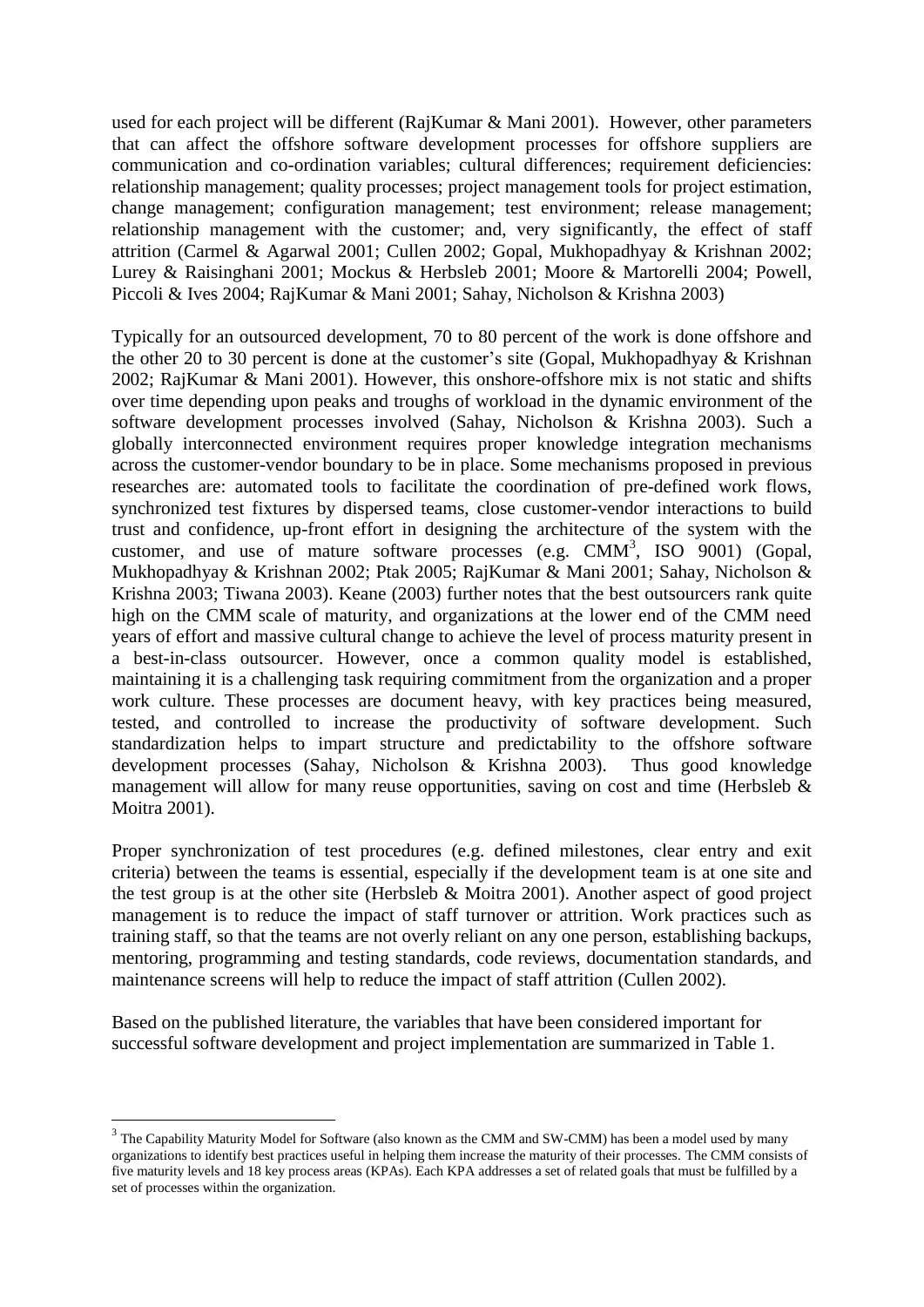#### **Table 1: Summary of Key Success Variables**

| <b>Variables</b>                 | <b>Literature</b>                                                         |  |  |
|----------------------------------|---------------------------------------------------------------------------|--|--|
| <b>Cultural Differences</b>      | (Carmel & Agarwal 2001; Davey & Allgood 2002; Edwards & Sridhar 2003;     |  |  |
|                                  | Ein Dor, Segev & Orgad 1993; Heeks et al. 2001; Herbsleb & Moitra 2001;   |  |  |
|                                  | Kaiser & Hawk 2004; Lurey & Raisinghani 2001; Mockus & Herbsleb 2001;     |  |  |
|                                  | Powell, Piccoli & Ives 2004; Rottman & Lacity 2004; Shore &               |  |  |
|                                  | Venkatachalam 1995)                                                       |  |  |
| Communication                    | (Crampton 2001; Dube & Pare 2001; Herbsleb & Moitra 2001; Hinds &         |  |  |
|                                  | Weisband 2003; Hulnik 2000; Lurey & Raisinghani 2001; Mark 2001;          |  |  |
|                                  | Powell, Piccoli & Ives 2004)                                              |  |  |
| <b>Relationship Building</b>     | (Davey & Allgood 2002; Dibbern et al. 2004; Dube & Pare 2001; Edwards &   |  |  |
| Trust                            | Sridhar 2003; Heeks et al. 2001; Kaiser & Hawk 2004; Kishore et al. 2003; |  |  |
|                                  | Mockus & Herbsleb 2001; Moore & Martorelli 2004; Oza et al. 2004;         |  |  |
|                                  | RajKumar & Mani 2001; Rottman & Lacity 2004)                              |  |  |
| Co-ordination and Control        | (Carmel 1999; Carmel & Agarwal 2001; Dube & Pare 2001; Gopal,             |  |  |
| No. of Customer Liaisons         | Mukhopadhyay & Krishnan 2002; Kraut & Streeter 1995; Nurmi, Hallikainen   |  |  |
| <b>Project Status Meetings</b>   | & Rossi 2005; Powell, Piccoli & Ives 2004; Rottman & Lacity 2004;         |  |  |
| Documentation                    | Sabherwal 2003)                                                           |  |  |
| <b>Quality Management Issues</b> | (Agarwal et al. 2001; Endres & Rombach 2003; Gopal, Mukhopadhyay &        |  |  |
| Audits, Documentation            | Krishnan 2002; Jalote 1999; Oza et al. 2004; Sahay 2003; Sahay, Nicholson |  |  |
| <b>KPAs</b> measured             | & Krishna 2003)                                                           |  |  |
| <b>Project Management</b>        | (Agarwal et al. 2001; Cullen 2002; Dube & Pare 2001; Edwards & Sridhar    |  |  |
| Estimations, Test Environment,   | 2003; Gane 2001; Gopal, Mukhopadhyay & Krishnan 2002; Herbsleb &          |  |  |
| Release Management,              | Moitra 2001; Kirsch et al. 2002; Mingus 2001; RajKumar & Mani 2001;       |  |  |
| Requirements Volatility,         | Rottman & Lacity 2004; Urquhart 1999)                                     |  |  |
| Over-Engineering, Training,      |                                                                           |  |  |
| Prior Domain Experience,         |                                                                           |  |  |
| Incentives, Staff Attrition      |                                                                           |  |  |
| Type of Contract                 | (Gopal, Mukhopadhyay & Krishnan 2002; Sahay, Nicholson & Krishna          |  |  |
|                                  | $2003$ ;                                                                  |  |  |

#### **Outsourcing Models**

Domain skills relating to technologies, specifications, processes, methodologies, skills, objectives, and management systems can be transferred from client to developer. But they all have informational components consisting of two parts: the explicit knowledge that can be laid out formally and the tacit knowledge regarding customer, design and programming choices, and working practices that cannot (Heeks et al. 2001). Hence, with such extended knowledge, the librarian law applies, which states: "The more knowledge that is available, the more effort has to be spent on the processes to use it". Offshore vendors too have recognized this law and are moving to capitalize on the currently growing global scenario, by trying to capture and emulate offshore development models that have met with success (Herbsleb & Moitra 2001).

Frameworks related to the managing of the process of offshore outsourcing of software development have been developed in previous research studies (e.g. Heeks et al. 2001; Smith, Mitra & Narasimhan 1996). Gopal, Mukhopadhyay et al. (2002) have defined a conceptual model for offshore software development, based on data collected from 34 application software firms from two large offshore development houses in India (see figure 1). Their model emphasizes the effect of many software development processes on the three performance measures of software development viz. time, effort and rework. Software estimation is a continual process used throughout the life cycle of a project, and use of proper documentation with detailed history of model calibration and modifications made will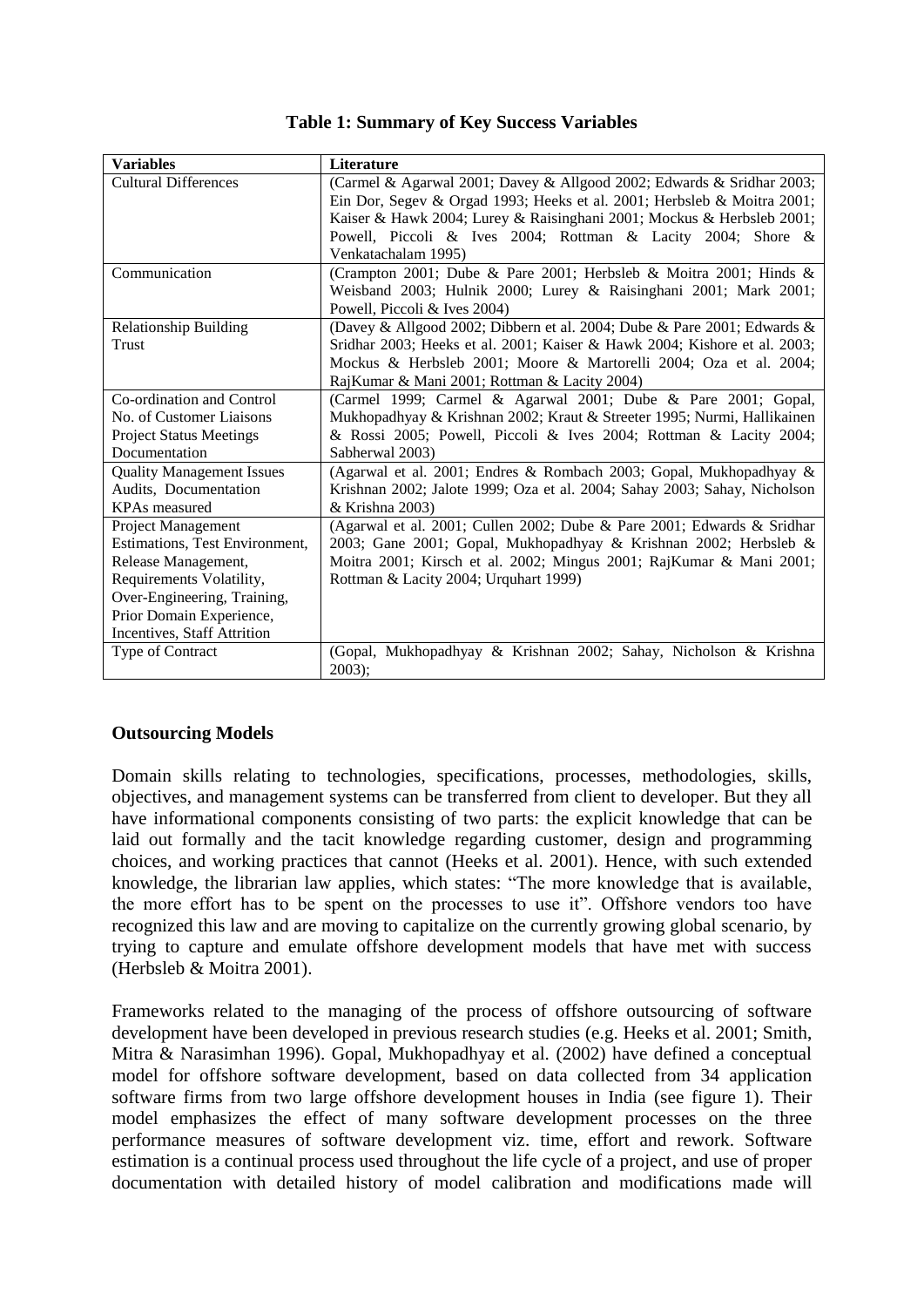provide guidelines for future cost estimations in software development (Agarwal et al. 2001; Gopal, Krishnan, Mukhopadhyay & Goldenson 2002). However, certain aspects of virtual team communication, coordination and control, cultural differences, project and process management issues, and relationship management issues too need to be addressed or elaborated in the model, as they have been identified as key variables in earlier literature.



**Figure 1: Conceptual Model for Offshore Software Development**

Source: (Gopal, Mukhopadhyay & Krishnan, 2002**)**

# **Outsourcing Climate in New Zealand and India**

1

Researchers and policy makers have had a long fascination with the question of why a certain national industry succeeds: what led to success, what factors will keep it successful, and what prescriptive factors can be gleaned for other nations to use (Carmel 2003). Success is aided by the software industry"s ability to pool some resources into a national association or consortia that serve to promote the nation"s industry abroad and provide services back to its member firms. One such case is the prominent Indian association NASSCOM, which helped the branding (in the marketing sense) of the Indian software industry (Carmel 2003). Similarly, a central point of contact for organisations wishing to outsource has also been set up as a joint initiative between  $ITANZ<sup>4</sup>$  and the Government of New Zealand called Outsource2NewZealand [\(http://outsource2newzealand.com\)](http://outsource2newzealand.com/) (Hamilton 2004).

At the 2004 Outsourcing and IT Services Summit by the Gartner Group, New Zealand was ranked in the "up and comer" group as an overseas business development destination (Kumar 2004). Gartner says that although NZ cannot beat India head to head, there exists some highvalue niche IT disciplines where NZ could be a potential destination for off-shored jobs.

<sup>&</sup>lt;sup>4</sup> ITANZ represents the Information and Communications Technology industry of New Zealand; a business sector that generates combined annual revenues in excess of \$11 billion. ITANZ members account for approximately 85% of this revenue and directly employ more than 30,000 people. Their aim is to maximise the economic and social potential inherent in these technologies to create advantages for all New Zealanders.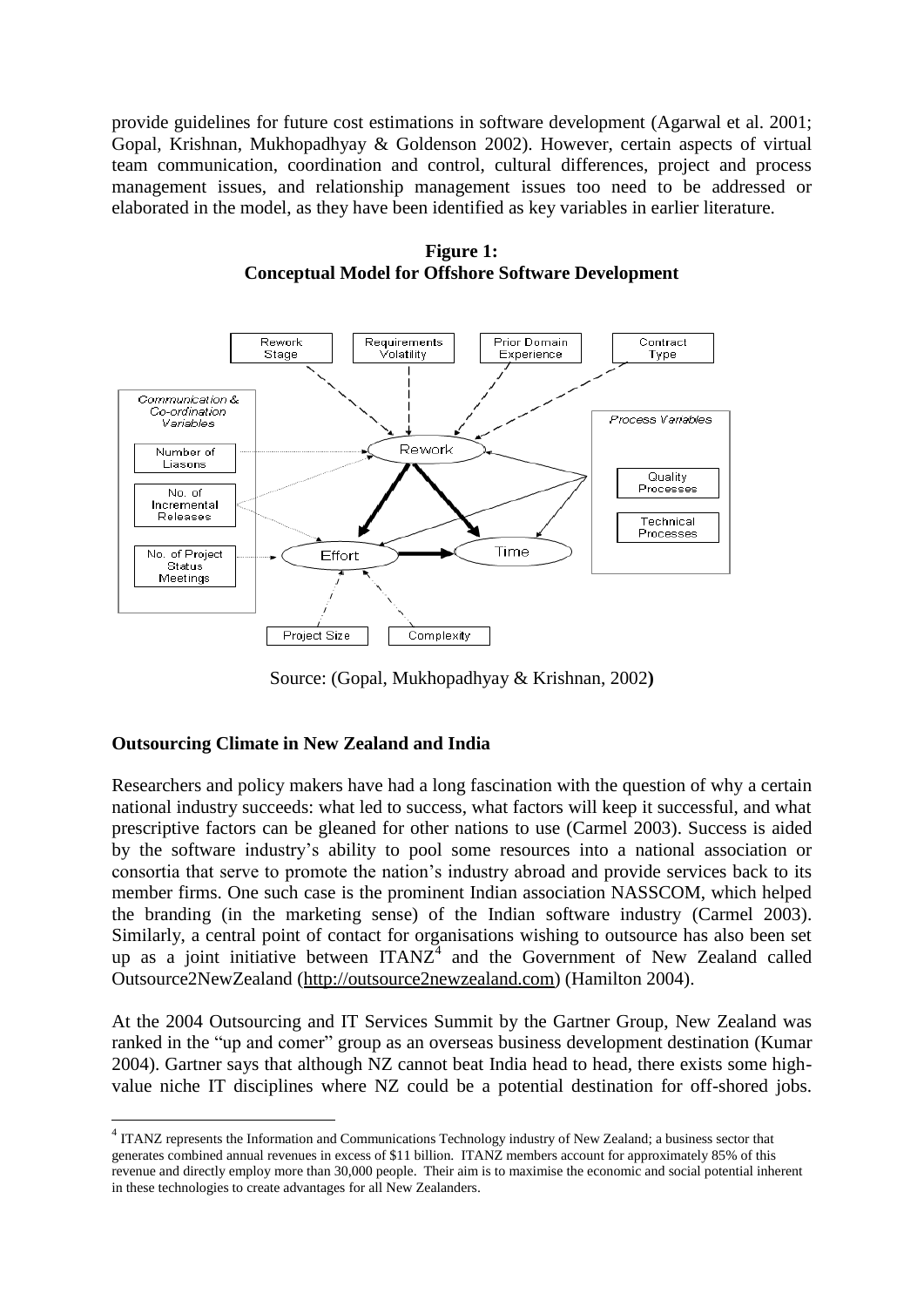However, NZ is still not perceived to be a major destination for global outsourcing with some NZ companies having had limited success (Kumar 2004). Another study of 32 NZ organizations over a four-year period shows an ad hoc approach to system development practices, with a low emphasis on mature disciplined processes (Taylor 2000).

Indian vendors have done applications outsourcing and development for many years and, over time, they have developed high quality, mature processes for application support. However, a report from Forrester Research argues that Indian teams are much too used to the disciplined processes that have made them so successful, and these are antithetical to the dynamic nature of many of today"s IT organizations (Moore & Barnett 2004).

New Zealand and India are both exemplars of the emerging global software producer market, and a study of their offshore software development processes forms a basis for this research study. The purpose of this research study is to determine and describe the key influences involved in the offshore software development processes from the outsourcer's perspective in NZ and India. What is the emphasis on technical processes, project management practices, and quality processes by NZ and Indian organisations? Such practices ensure that when applications are developed off-site, the service providers would follow set processes to ensure consistent quality.

### **Research Approach**

IS professionals are under continuous pressure for project deadlines, as they slip in and out of different technical, social, and cultural experiences (Sahay, Nicholson & Krishna 2003). These pressures take on a different form and level of complexity when looked at within the context of the temporal and spatial conditions of separation that are inherent in offshore software development processes. A question facing them is "How do the different variables tie technology with the cultural and software development environment to achieve benefits in the global software development processes?" Both practitioners and academia would benefit from a study that determines which variables are considered most important to link technology with the cultural and project management framework of NZ and Indian outsourcers in their global software development processes. Hence, a multiple case study was undertaken of three organizations, of which two are New Zealand organizations and the third is an Indian organization. Project managers and developers belonging to these organizations were interviewed to provide insight into the kind and extent of operations that can be effectively conducted in conditions of globalization. These three mini cases have revealed that certain drivers are considered essential for the offshore development process, consistent with the cultural and social mindset of these organizations.

**Organization 1:** TechNet is a small (approximately 15 employees) New Zealand IT services provider, based in Auckland. TechNet already has an established name in the local market and has recently entered the outsourcing arena as an offshore provider. It has had some bittersweet experiences and has used these to guide its current direction.

TechNet had its first offshore experience with a client based in Australia. The director of TechNet said although this project was "hopeless from the start", his team managed to complete the project within budget and within a reasonable time frame. He attributed the "hopelessness" to the poor communication and coordination with the client. Though NZ shares a close cultural proximity to Australia, TechNet felt that eventually it was the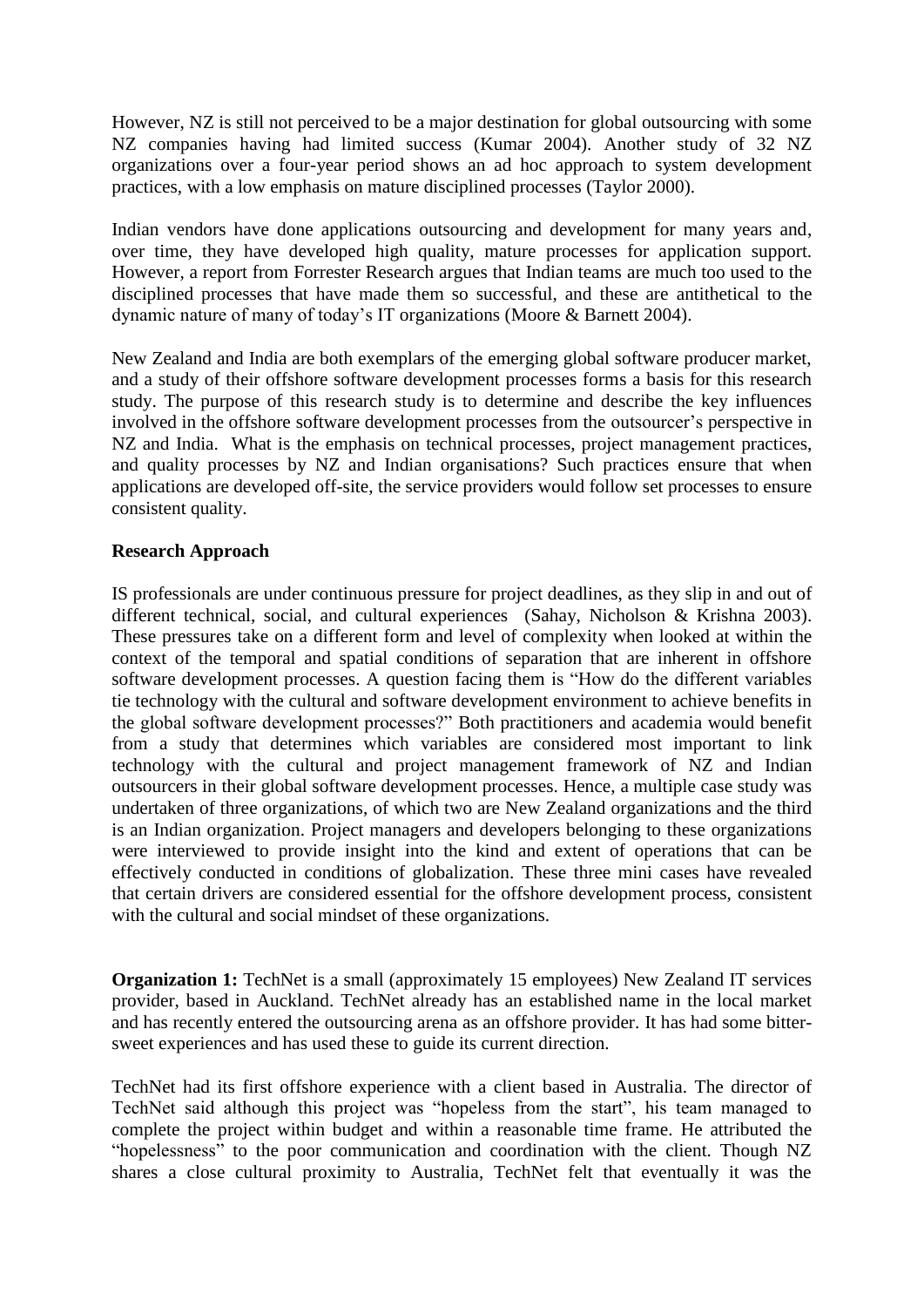organizational cultural disparity which got in the way. A telling comment was "I can discuss rugby with them for hours, but when it comes to company culture – NO WAY!".

This project lasted for three months with deliverables being provided in real time through a virtual private network. Project deliverables were passed daily from the provider to the client team, and the client was required to validate each deliverable. However, the only means of communication between TechNet and the client was through email. TechNet complained that if the client did not agree with them, they would simply not respond to their email messages. Borchers' (2003) experiment across US, Indian and Japanese teams also supports the view that daily build updates announced via email were not considered a "good thing by developers from any culture". Furthermore, TechNet did not agree with the source control practices used by the client"s team. TechNet used an automated configuration and change management tool called StarTeam (by Borland) which was not fully exploited by the client. The variation in organizational practices brought the provider a sense of not feeling respected for his efforts and so he decided not to extend the relationship after the final deliverable.

The next offshore project, which is presently underway, is with a client based in the United Kingdom (UK). This time both the client and TechNet are using a customized solution of StarTeam, which is giving good results. Weekly meetings between the provider's project manager and the client's project manager takes place and problems are resolved amicably across the table. This job is now nearing completion and is geared for installation, with the provider hopeful for further development work.

**Organization 2:** SystemNet is a large (approximately 230 employees) New Zealand IT services provider, with its main offshore centre based in Wellington and another centre in Auckland. SystemNet has undertaken many offshore projects in the UK and Singapore. This NZ-owned company is one of the market leaders in NZ with a strong presence in the country"s offshore market and they have ambitious plans for further offshore software development. They have completed many onshore and offshore projects and are major industry participants in offshore discussion groups.

SystemNet was earlier an ISO 9001 certified company, but let the certification lapse due to the extensive documentation requirements for such certification. As the general manager said: "The more you document, the slower you become at changing, as it is extremely hard to change the documentation – and so you don"t change". Such resistance to documentation by developers has also been highlighted in previous studies (e.g. Herbsleb & Moitra 2001). The use of internal audits using the Baldridge model is SystemNet's way of coordinating processes rather than through international audits. The Baldridge criteria has been used by businesses since 1987 to measure the maturity of their organisational performance practices, capabilities and effectiveness in making organizations successful. SystemNet felt that it was twice as good as an average company, having scored more than double the points of an average company on the Baldridge scale, but it was nowhere near world class.

The main offshore destination market for SystemNet is the UK, though they have completed many offshore projects in other countries including Singapore. SystemNet emphasizes the importance of long lasting trusting relationships so they have one third of their team located at the client"s site. This team handles all the communication with the clients as "nothing can beat voice". Then, any other communication between the offshore team and staff in NZ is an internal communication within the organization. Onshore and offshore team members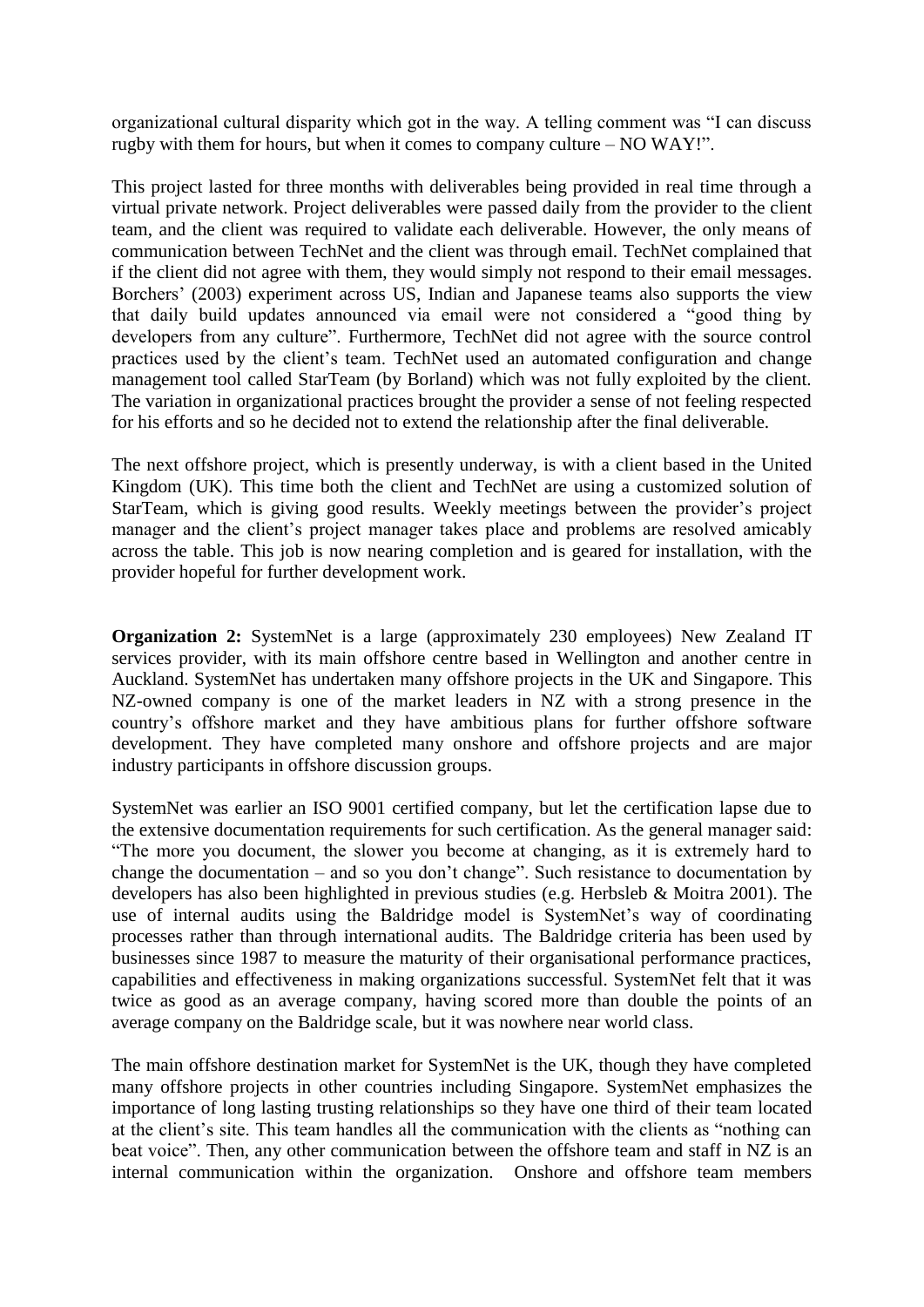interact with each other over an internally developed communication tool called Clux or through open source tools for blogging like discussion forums and wikis. The interactive nature of blogging moves it from a "broadcast publishing mode to something closer to a conversation or a community-building and coordinating tool" (Herman 2003: 20). The management of SystemNet is very appreciative of the use of such tools and they have set up special interest groups (SIGs), which have their own electronic editorial boards. These SIGs report some interesting past experiences and also run some excellent documented parts of the wikis.

SystemNet further emphasized the use of automated tools such as ProjectPlus and Microsoft SharePoint as a common frame of reference for sharing documents, tracking of any changes, and overall good software configuration management. However, it did not believe in too much standardization of policies and procedures for development, testing or change implementation.

**Organization 3:** InfoNet is a medium-sized (approximately 170 employees) Indian IT services provider having small offshore centers in Auckland, Melbourne, and Dallas. InfoNet has earned many export performance prizes from the Indian government. They presently have an offshore presence of 20 employees in Auckland which helped mediate project management across national and cultural boundaries. The offshore centre at Auckland has provided software solutions to many clients in NZ and Australia, including the tertiary sector, health services, online gambling, realtors, and others. Besides bringing tax benefits in the home country (India), this on-site team has also helped mediate cross-cultural barriers. The on-site team members are brought in on a continuous basis on work permits from India and are replaced by other Indian programmers when their work permits expire. These developers work six days a week, with each day"s work extending beyond the customary eight hours.

Further, InfoNet has provided two dedicated phone lines to its parent company in India, in addition to other sophisticated project management tools (e.g. Bynet) to integrate datacom and telecom systems within their development environment. The team members are allowed to freely communicate with friends and family in India through the telecommunication media provided, showing an awareness of the family and social structure of the Indian mindset.

InfoNet feels a special need to build lasting relationships with clients who have long term projects and so team members with good interpersonal skills are assigned to the client. In the words of the vice president of InfoNet "We provide a dedicated resource and they work as an extended arm of the client and so get well trained in the customer process and domain knowledge of the customer requirements". Further meetings are held weekly or fortnightly between the project leader and the clients, which are documented in the form of minutes, so that all participants can receive the same message. Hence, knowledge is understood, codified, disembedded, and transferred across time and space to be re-embedded in other contexts as also described by Sahay et al. (2003). The InfoNet vice president admitted that these processes bring in a hierarchical and bureaucratic culture, but felt that they were necessary in order to avoid problems with processes, deliverables, deadlines, and effort that might result from miscommunication.

Another strategy to coordinate activities is the standardization of the project practices domain. Universal templates to define, guide, and evaluate management practices are rigorously maintained, somewhat like an organized religion. These standardised systems,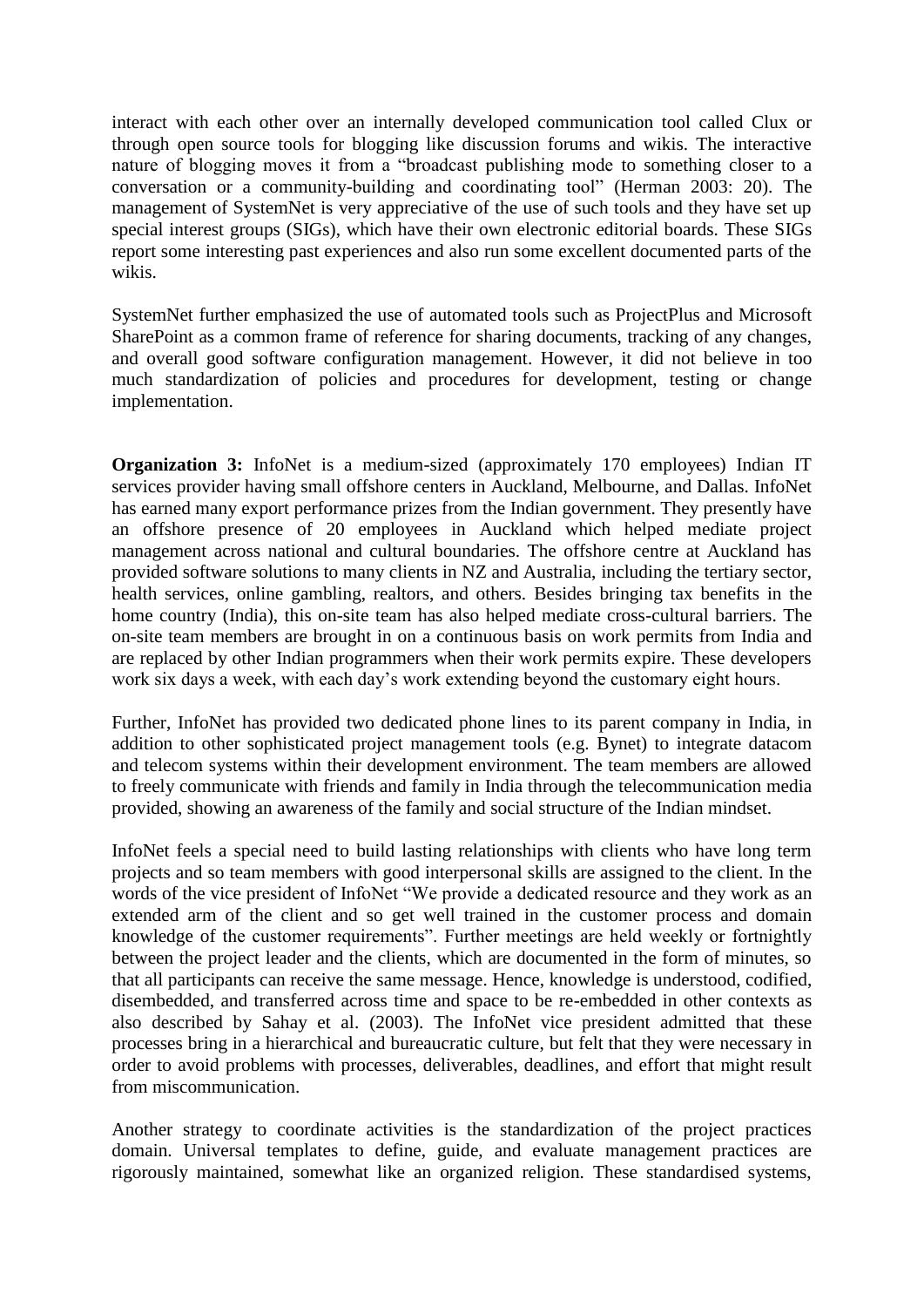codified in manuals, serve as points of reference to coordinate activities across time and space. InfoNet took pride in these practices and showed the researcher many templates from past projects and current live projects. These documents are also necessary as InfoNet is a CMM Level 3 certified company and is audited by international external agencies on a regular basis.

### **Analysis of Field Survey**

Examination of literature focussing on the processes involved in the offshore software development helped to formulate semi-structured questions for each case study, with a consistent basis to enable cross case comparison. Data were collected at each site through interviews, observations, documents, and field notes. The data gathered from the three cases were then analysed in view of the key success drivers shown in Table 1. Each issue was discussed and related to the relevant theoretical concepts, which have been identified from relevant academic literature.

A comparison of the work practices associated with the different driving variables which emerged from the case data for these organizations is shown in Table 2. While it is too speculative to comment on their strategies, it is interesting to analyse some of their methods in dealing with these issues.

| <b>Variables</b> | <b>New Zealand</b><br><b>TechNet</b>                                                                                             | <b>New Zealand</b><br><b>SystemNet</b>                                                                                                                              | Indian<br><b>InfoNet</b>                                                                                                                                                                                             |
|------------------|----------------------------------------------------------------------------------------------------------------------------------|---------------------------------------------------------------------------------------------------------------------------------------------------------------------|----------------------------------------------------------------------------------------------------------------------------------------------------------------------------------------------------------------------|
| <b>Culture</b>   | Team is New Zealanders/<br>European mix.                                                                                         | Team is a mix of New<br>Zealanders/Europeans and<br>Asians/Indians. The<br>company website too boasts<br>of its cultural mix.                                       | is<br>totally<br>Indian<br>Team<br>from<br>(programmers)<br>come<br>India on work permits).                                                                                                                          |
|                  | Teams work 5 days per<br>week. The Management is<br>'happy'<br>on keeping a<br>balance between work and<br>fun at the workplace. | Working hours are team<br>dependent. However, there<br>is no compulsion to work on<br>weekends.                                                                     | The teams regularly work 6<br>days per week, and<br>are<br>encouraged to work late hours.                                                                                                                            |
| Communication    | Informal                                                                                                                         | Semi - Formal                                                                                                                                                       | Formal                                                                                                                                                                                                               |
|                  | Email alone was used in the<br>first project, but they now<br>realise the need for a strong<br>client interface.                 | Email, instant messaging,<br>wikis created for separate<br>project groups<br>between<br>project teams.                                                              | Dedicated telephone<br>lines.<br>email.<br>instant<br>messaging<br>through open source tools (e.g.<br>skype)<br>msn<br>messenger,<br>between project teams.                                                          |
|                  | Regular interactive face-to-<br>face meetings are held with<br>the client representative in<br>NZ.                               | Face-to-face meetings of<br>onshore team with clients.<br>Video conference facilities<br>mainly used by management<br>and generally used for<br>stressful meetings. | Regular meetings of onshore<br>team with clients and feedback<br>οf<br>these<br>meetings<br>are<br>communicated<br>senior<br>to<br>management regularly.<br>Telephone conferences<br>are<br>used on a regular basis. |

# **Table 2: Analysis of Case Data Variables**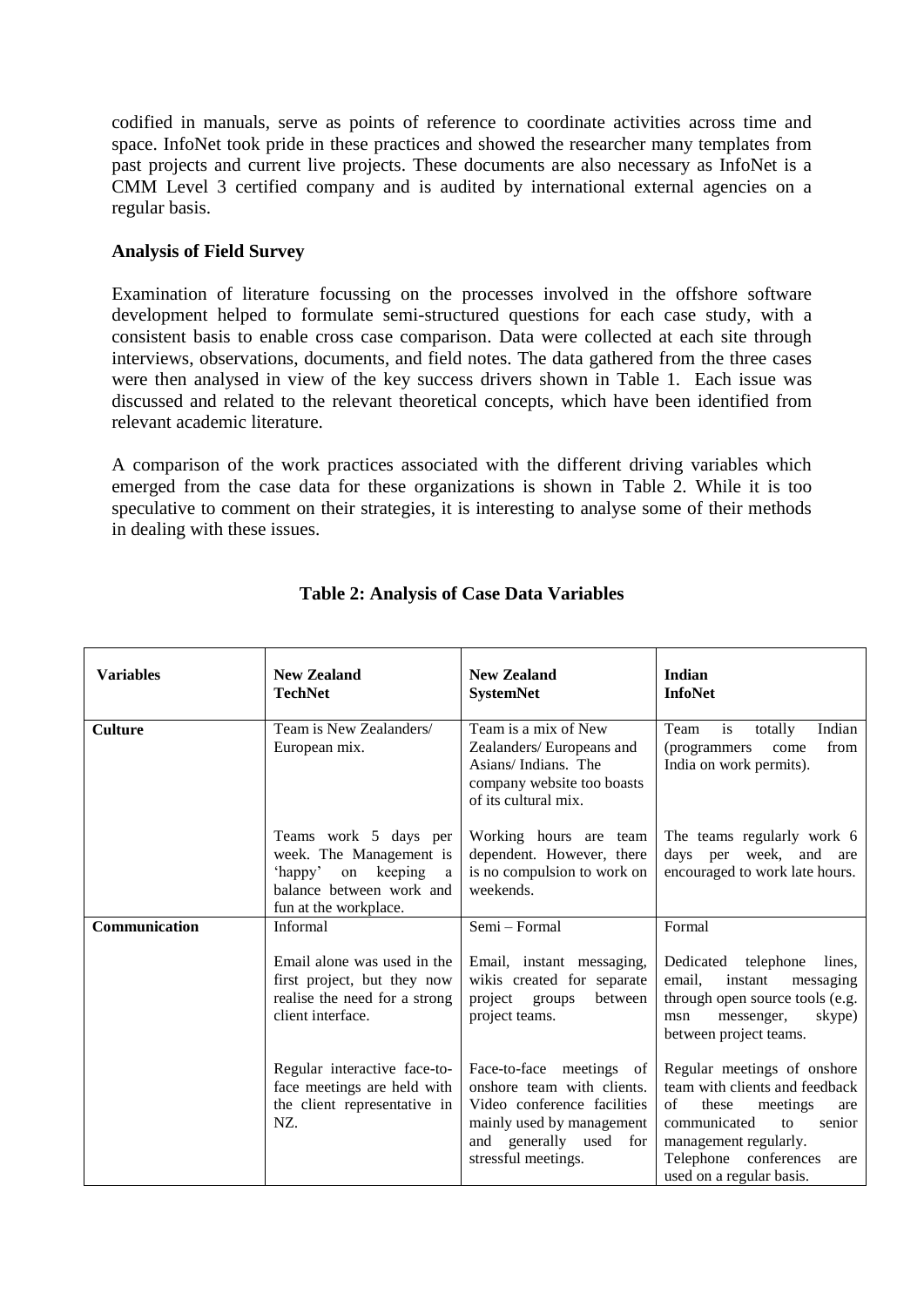|                           | <b>Relationship Building</b>        | No onshore team at client<br>destination.                                                                                                                                                                   | Split onshore and offshore<br>team.                                                                                                                                                                                                                                                                                    | Split onshore and offshore<br>team.                                                                                                                                                                                                                                                                                                                                                        |
|---------------------------|-------------------------------------|-------------------------------------------------------------------------------------------------------------------------------------------------------------------------------------------------------------|------------------------------------------------------------------------------------------------------------------------------------------------------------------------------------------------------------------------------------------------------------------------------------------------------------------------|--------------------------------------------------------------------------------------------------------------------------------------------------------------------------------------------------------------------------------------------------------------------------------------------------------------------------------------------------------------------------------------------|
|                           |                                     | Earlier project did not have<br>any client interaction, and<br>the project ended with some<br>bitter feelings. Now the<br>project<br>manager<br>holds<br>weekly meetings with the<br>client representative. | Project manager at the<br>onshore<br>site<br>interacts<br>regularly<br>and<br>informally<br>with the client.<br>SystemNet did not feel a<br>need for any intervention by<br>senior<br>management<br>for<br>further<br>relationship<br>building, as it was the<br>responsibility of the onsite<br>group project leader. | One senior experienced vice-<br>president is stationed in the<br>client country, who interacts<br>with the clients on a regular<br>basis.<br>He<br>explained<br>his<br>due<br>presence,<br>the<br>to<br>"introverted" nature of his<br>programmers.<br>Also, visits by clients to India<br>are encouraged and their local<br>needs in India are looked after<br>by the HR team of InfoNet. |
|                           | <b>Coordination and</b>             |                                                                                                                                                                                                             |                                                                                                                                                                                                                                                                                                                        |                                                                                                                                                                                                                                                                                                                                                                                            |
|                           | Control<br>Documentation            | Felt no documentation was<br>needed. In the words of the<br>"Our<br>director<br>job<br>is<br>programming, not taking<br>minutes".                                                                           | Minimal documentation<br>Taking minutes of meetings<br>depends upon the project<br>$team leader - and is project$<br>dependent.                                                                                                                                                                                        | Extensive<br>documentation.<br>Each<br>project<br>meeting<br>1S<br>minuted<br>and<br>knowledge<br>captured<br>is<br>sent<br>to<br>all<br>participants.                                                                                                                                                                                                                                     |
|                           | No. of Project Status<br>Meetings   | None in the first offshore<br>project. Now, weekly or<br>fortnightly<br>face-to-face<br>meetings with the client<br>representative.                                                                         | Meetings are decided by the<br>project manager.                                                                                                                                                                                                                                                                        | Weekly or fortnightly, in a<br>formal atmosphere with vice<br>president, project manager,<br>on-site team members<br>and<br>offshore team members.                                                                                                                                                                                                                                         |
| ٠                         | Tools used mostly by<br>teams       | <b>Borland StarTeam</b>                                                                                                                                                                                     | Internally developed tool<br>called Clux                                                                                                                                                                                                                                                                               | <b>Bynet</b>                                                                                                                                                                                                                                                                                                                                                                               |
|                           | <b>Quality Processes</b>            | No external certification, no<br>for<br>standards<br>internal<br>quality audits laid down, but<br>keen to understand simple<br>measures to control quality.                                                 | N <sub>o</sub><br>external<br>quality<br>certifications (earlier an ISO<br>9001 certified organization,<br>felt<br>the<br>immense<br>but<br>documentation reduced their<br>flexibility<br>change),<br>to<br>internal audits,<br>use of<br>Baldridge<br>criteria<br>to<br>measure its maturity.                         | CMM Level 3 Organization<br>Rigid quality practices are<br>through<br>followed<br>regular<br>audits<br>by<br>international<br>agencies.                                                                                                                                                                                                                                                    |
| <b>Project Management</b> |                                     |                                                                                                                                                                                                             |                                                                                                                                                                                                                                                                                                                        |                                                                                                                                                                                                                                                                                                                                                                                            |
|                           | Cost, Time and Effort<br>estimation | of<br>Combination<br>ad-hoc<br>estimations and judgement<br>on the client's capability to<br>pay.                                                                                                           | Combination of statistical<br>methods, expert judgement<br>or Delphi Method and past<br>project experience.                                                                                                                                                                                                            | Combination<br>of<br>statistical<br>methods, expert judgement or<br>Delphi Method<br>and<br>past<br>project experience.                                                                                                                                                                                                                                                                    |
|                           | Prior<br>Domain<br>Experience       | Developers develop<br>new<br>skills on the job as the need<br>arises per project.                                                                                                                           | Developers<br>given<br>are<br>training on new language<br>skills before being put on<br>the job.                                                                                                                                                                                                                       | Recruitment<br>of developers<br>with science degrees, strong<br>technical<br>skills<br>and<br>certifications.                                                                                                                                                                                                                                                                              |
|                           | <b>Test Environment</b>             | No standardization of the<br>test cases.                                                                                                                                                                    | No standardization of the<br>test cases.                                                                                                                                                                                                                                                                               | Test cases are standardized<br>and placed in a centralized<br>repository for common use by<br>onsite and offsite developers.                                                                                                                                                                                                                                                               |
|                           | Requirement<br>Volatility           | No formal procedure, but<br>work is passed on regular<br>changes<br>and<br>basis<br>are<br>generally absorbed.                                                                                              | Encountered problems with<br>expectation<br>management<br>both from client and over<br>enthusiastic<br>developers.                                                                                                                                                                                                     | All changes are done through<br>a formal procedure (with<br>complete<br>authorization,<br>verification,<br>and                                                                                                                                                                                                                                                                             |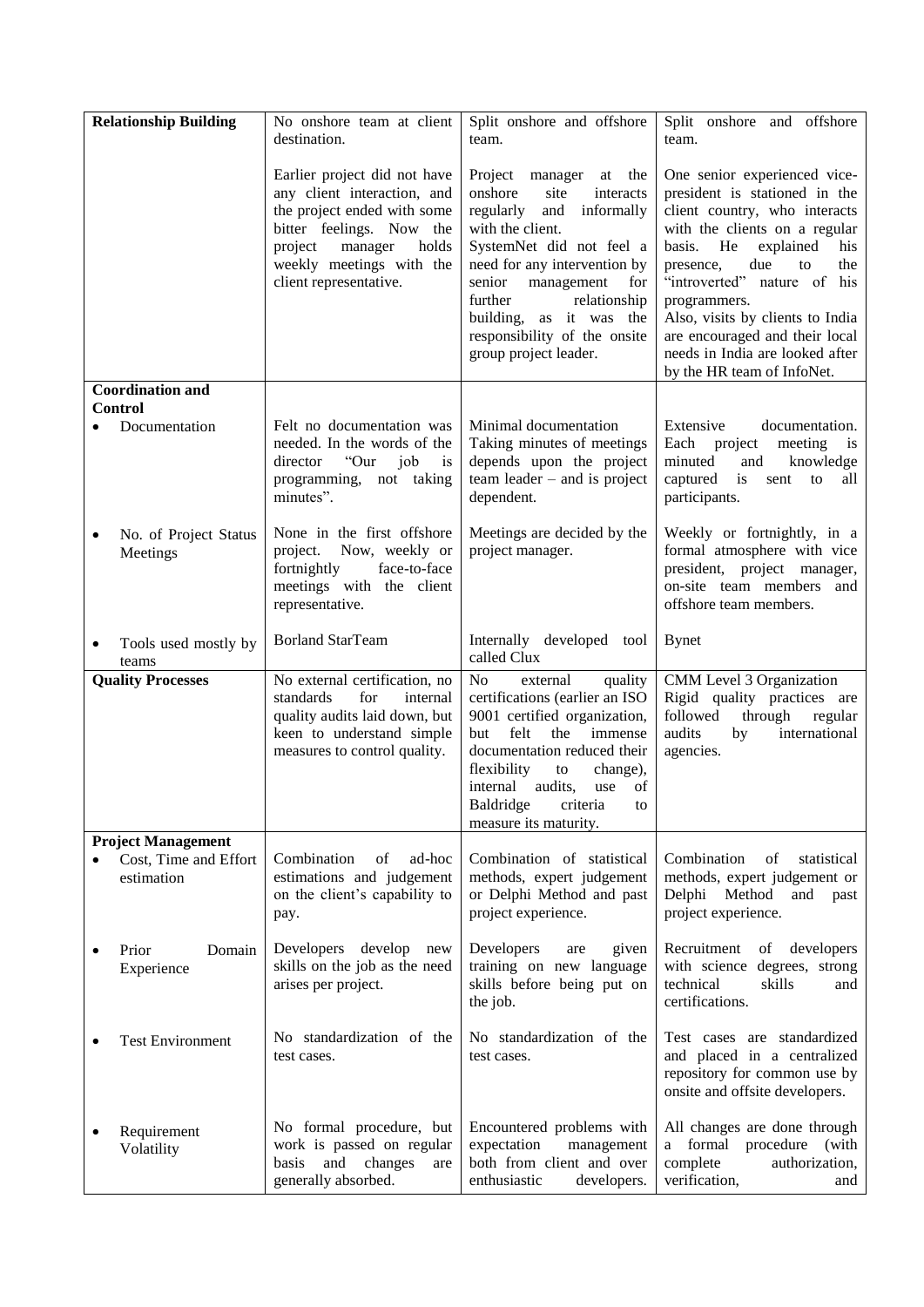|                                   |                            | senior<br>of<br>Intervention     | documentation).                 |
|-----------------------------------|----------------------------|----------------------------------|---------------------------------|
|                                   |                            | often<br><i>is</i><br>management | InfoNet absorbs 5 to 10 % of    |
|                                   |                            | required, if deadlines are not   | changes at later stage          |
|                                   |                            | met.                             |                                 |
|                                   |                            |                                  |                                 |
| Rates<br><b>Attrition</b><br>(nn) | Zero                       | 5 %                              | 10 to 20 %                      |
| past 2 years)                     |                            |                                  |                                 |
|                                   | The family like atmosphere | However,<br>recent<br>a          | Management<br>was<br>very       |
|                                   | was very conducive to the  | newspaper and TV<br>report       | with the<br>unhappy<br>volatile |
|                                   | working environment.       | says the attrition rate of       | attrition rates and expressed   |
|                                   |                            | SystemNet has increased to       | their sentiments in very strong |
|                                   |                            | 15%.                             | words.                          |
| <b>Types of Contracts</b>         | Fixed Price Contracts,     | Fixed Price Contracts,           | Fixed Price Contracts,          |
|                                   | Time-and-Material Contacts | Time-and-Material Contacts       | Time-and-Material Contacts,     |
|                                   |                            | <b>Joint Ventures</b>            | <b>Joint Ventures</b>           |

### **Conclusion:**

The aim of this paper has been to further clarify what we know, and what we don"t know, about the practices linked with the key drivers of the offshore development process. A comprehensive list of the key drivers pertinent to offshore software development success was identified through a review of literature. These success variables have then been analysed in the context of a multiple case study by using three software vendors associated with NZ and India.

The case data revealed that the driver variables associated with the work practices differed in each of the three cases. It is interesting to note that the Indian company emphasised extensive usage of documentation, prior domain experience of developers, formal meetings with the clients, a centralized test case repository, and the use of standardized templates for project management. On the other hand, cases selected from New Zealand organizations had less rigid or sometimes no practices defined for certain variables. The ad-hoc processes involved with TechNet could also be attributed to the small size of the organization. When this question was raised to these NZ organizations as to why they had such an ad-hoc approach to these variables, their feedback was that rigid processes would bring a bureaucratic and hierarchical structure to the organizations. Their developers were proud of the autonomy given to them while handling the software development activities. This argument could also explain the reason for the high attrition rate of the Indian organization. However, the high attrition rate could also be explained due to the highly technical and professionally certified intake of developers, who are eager to learn more and also move up the career ladder by joining different organizations.

While there has been no general consensus on appropriateness of methods used for different drivers, the case study results revealed that for offshore software development, a significant challenge perceived by all the outsourcers was in building an effective relationship with the client, and dealing with communication gaps and understanding of each other"s work practices. They each identified alignment of client and provider organizational culture through regular physical meetings to bring about a shared understanding of each other"s products, processes, and work practices.

To summarize the findings in view of the case study data is that the selected New Zealand outsourcers consider drivers like informal and semi-formal means of communication,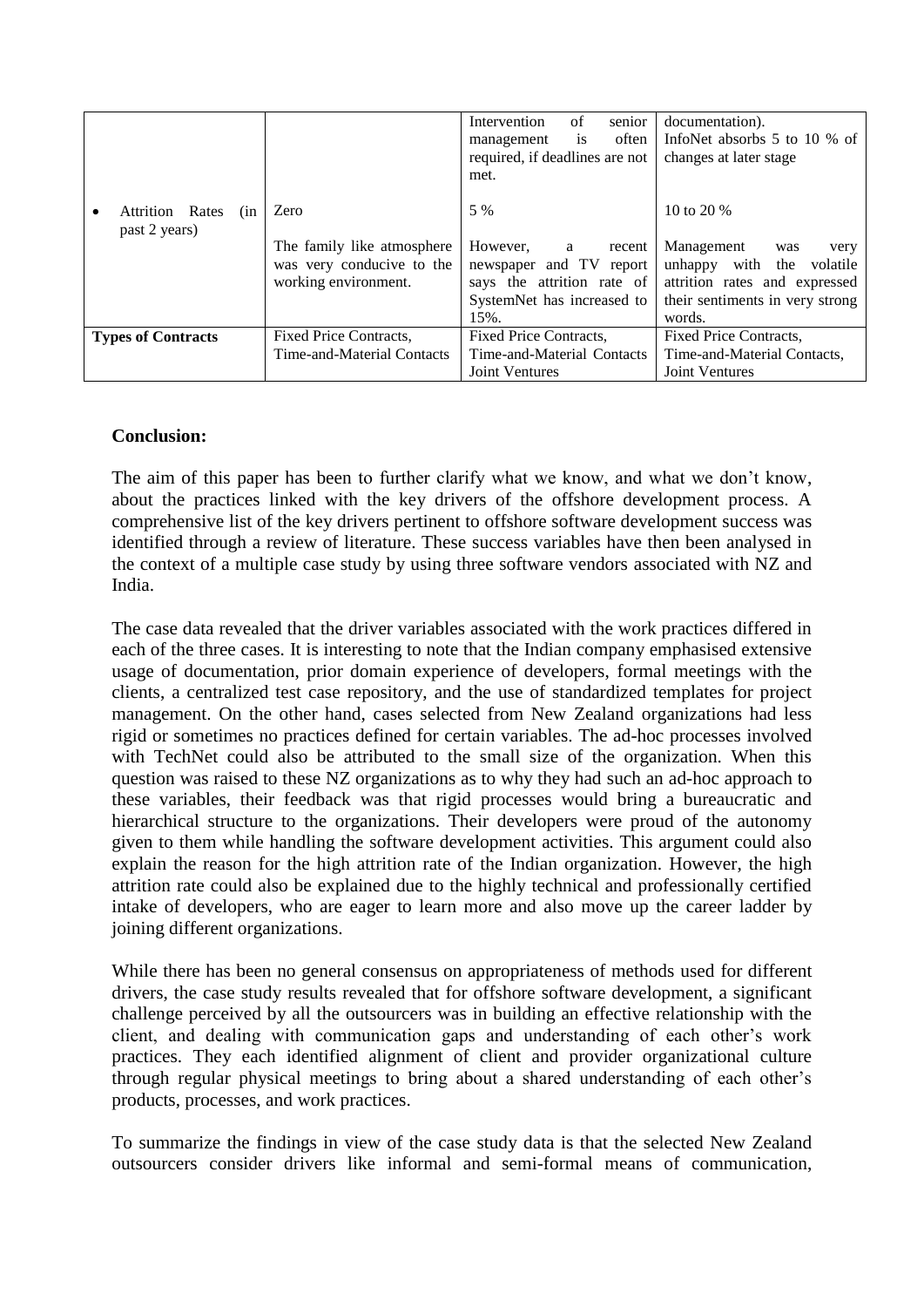minimal documentation, and internal quality checks rather than external agency quality accreditations, important to successful offshore development processes. The Indian outsourcer, on the other hand, perceived more formal communication and documentation processes instrumental to project success. They also emphasized external quality certifications like CMM, which they explained made them more "global" and was especially important for entering into the US market. All three organizations emphasized the importance of strong professional relationships through social interactions with clients, as well as the use of automated communication tools.

The findings reported in this study are the result of only three cases. The risk of forming conclusions from this small sample may lead to generalizations which may not hold true for all cases. Additional exploratory studies of this type are required, so that the software community understands how practitioners actually work with offshore projects. Further research is in progress to analyse some of the methods adopted in dealing with the variables involved in the offshore software development process.

#### **References:**

- Agarwal, R., Kumar, M., Mallick, Y., Bharadwaj, R.M. & Anantwar, D. 2001, 'Estimating software projects', *SIGSOFT Software Engineering Notes*, vol. 26, no. 4, pp. 60-67.
- Aman, A. & Nicholson, N. 2003, 'The Process of Offshore Software Development: Preliminary Studies of UK Companies in Malaysia', in M. Korpela, R. Montealegre & A. Poulymenakou (eds), *Information Systems Perspectives and Challenges in the Context of Globalization*, vol. 254, Kuuwer.
- Beck, J. 2002, *IT Services Sourcing Goes Strategic*, Gartner, viewed February 7, 2005 2005 [<http://www4.gartner.com/resources/106000/106031/106031.pdf>.](http://www4.gartner.com/resources/106000/106031/106031.pdf%3e)
- Borchers, G. 2003, 'The Software Engineering Impacts of Cultural Factors on Multi-cultural Software Development Teams.' *25th International Conference on Software Engineering*, IEEE, Portland, Oregon, pp. 540 -545.
- Carmel, E. 1999, *Global Software Teams*, Prentice-Hall, New Jersey.
- Carmel, E. 2003, 'The New Software Exporting Nations: Success Factors', *The Electronic Journal on Information Systems in Developing Countries*, vol. 13, no. 4, pp. 1-12 <http://www.ejisdc.org>.
- Carmel, E. & Agarwal, R. 2001, 'Tactical Approaches for Alleviating Distance in Global Software Development', *IEEE Software*, no. March/April, 2001, pp. 22-29.
- Cooprider, J.G. & Henderson, J.C. 1991, 'Technology-Process Fit: Perspectives on Achieving Prototyping Effectiveness', *Journal of Management Information Systems*, vol. 7, pp. 67-87.
- Crampton, C. 2001, 'The Mutual Knowledge Problem and its consequences for Dispersed Collaboration', *Organization Science*, vol. 12, no. 3, pp. 346-371.
- Cullen, P. 2002, 'The Pitfalls of Client/ Server Development Projects', in P.C. Tinnirello (ed.), *New Directions in Project Management*, Auberach, Boca Raton, pp. 373-382.
- Davey, H. & Allgood, B. 2002, 'Offshore Development, Building Relationships across International Boundaries: A Case Study', *Information Strategy: The Executive's Journal*.
- DeLone, W., Esponosa, J.A., Lee, G. & Carmel, E. 2005, 'Bridging Global Boundaries for IS Project Success', *38th Annual Hawaii International Conference on System Sciences*, ed. I.C. Society, Big Island, Hawaii.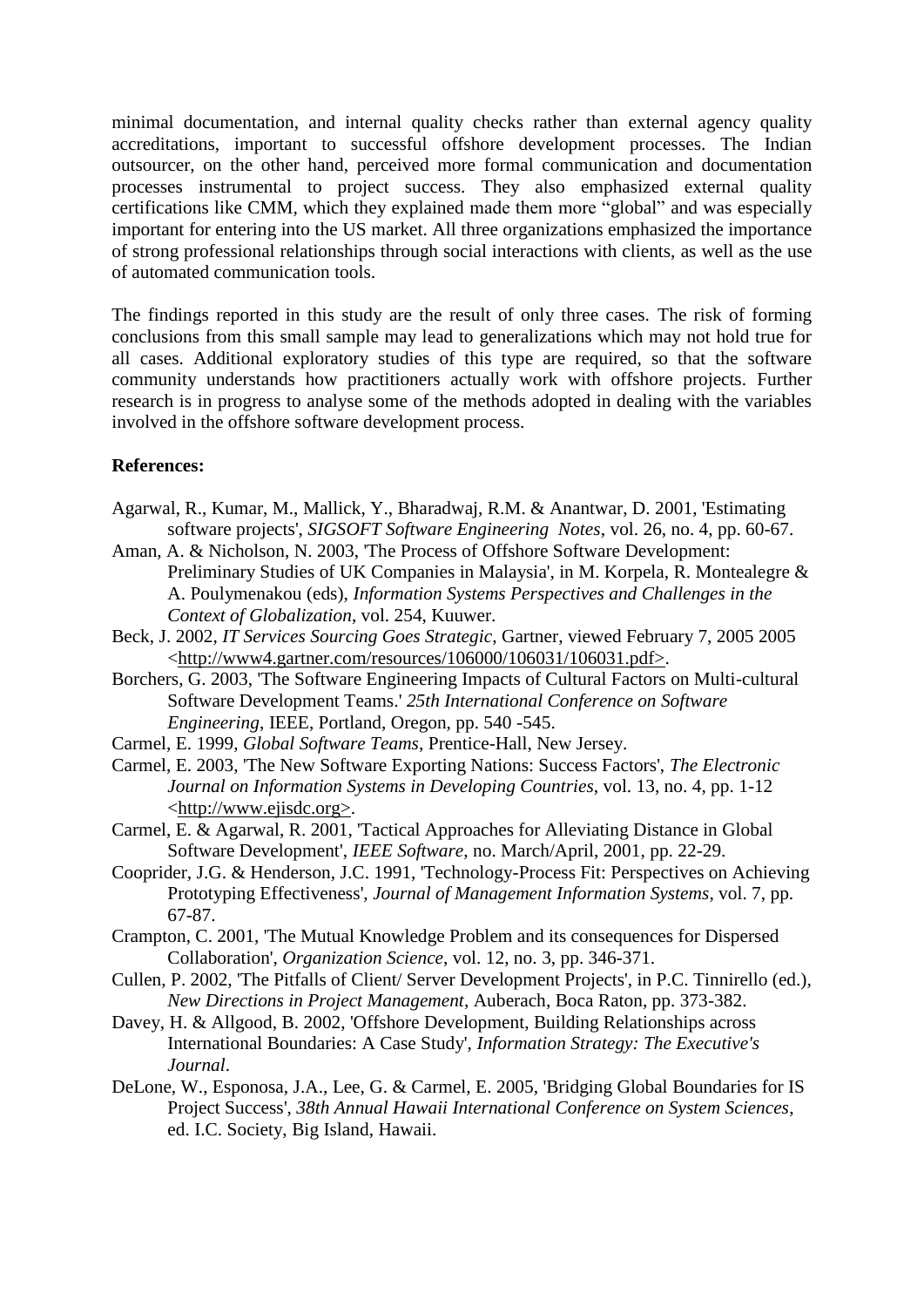- Dibbern, J., Goles, T., Hirscheim, R. & Jayatilaka, B. 2004, 'Information Systems Outsourcing: A Survey and Analysis of the Literature', *DATABASE for advances in Information Systems*, vol. 35, no. 4, pp. 6-102.
- Dube, L. & Pare, G. 2001, 'Global Virtual Teams', *Communications of the ACM*, vol. 44, no. 12, pp. 71-73.
- Edstrom, A. 1977, 'User Influence and Success of MIS Projects: A Contingency Approach', *Human Relations*, vol. 30, no. 7, pp. 580-607.
- Edwards, H.K. & Sridhar, V. 2003, 'Analysis of the Effectiveness of Global Virtual Teams in Software Engineering Projects', *38th Hawaii International Conference on System Sciences*, IEEE.
- Ein Dor, P., Segev, E. & Orgad, M. 1993, 'The effect of national culture on IS: implications for international information systems', *Journal of Global Information Management*, vol. 1, no. 1, pp. 33-44.
- Endres, A. & Rombach, D. 2003, *A Handbook of Software and Systems Engineering - Empirical Observations, Laws and Theories*, 1 edn, Pearson Education Limited, Essex, England.
- Gane, C. 2001, 'Process Management: Integrating Project Management and Development', in P.C. Tinnirello (ed.), *New Directions in Project Management*, Auberach, Boca Raton, pp. 67-82.
- Gopal, A., Krishnan, M.S., Mukhopadhyay, T. & Goldenson, D.R. 2002, 'Measurement programs in software development: determinants of success', *IEEE Transactions on Software Engineering,*, vol. 28, no. 9, pp. 863 - 875.
- Gopal, A., Mukhopadhyay, T. & Krishnan, M. 2002, 'Virtual Extension: The Role of Software Processes and Communication in Offshore Software Development.' *Communications of the ACM*, vol. 45, no. 4, pp. 193-200.
- Hamilton, G. 2004, 'The "Outsource2NewZealand" Initiative', *Software Development Conference 2004*, Software Education Associates Limited, Wellington, New Zealand.
- Heeks, R., Krishna, S., Nicholson, N. & Sahay, S. 2001, ''Synching' or 'Sinking': Trajectories and Strategies in Global Software Outsourcing Relationships', *IEEE Software*, vol. 18, no. 2, pp. 54-62.
- Herbsleb, J. & Moitra, D. 2001, 'Global software development', *IEEE Transactions on Software Engineering*, vol. 18, no. 2, pp. 16 - 20.
- Herman, J. 2003, 'Blogs for Business', *Business Communications Review*, vol. 33, no. 4, pp. 20-23.
- Hinds, P.J. & Weisband, S.P. 2003, 'Knowledge Sharing and Shared Understanding in Virtual Teams', in J.W. Sons (ed.), *Virtual Teams that Work: Creating Conditions for Virtual team Effectiveness*, First edn, vol. 1, Jossey-Bass, San Francisco, CA, pp. 21-36.
- Hulnik, G. 2000, 'Doing Business Virtually', *Communication World*, vol. 17, no. 3, pp. 33-36.
- Jalote, P. 1999, *CMM in Practice: processes for executing software projects at Infosys*, Addison Wesley Longman, Massachusetts.
- Kaiser, K. & Hawk, S. 2004, 'Evolution of Offshore Software Development: From Outsourcing to Cosourcing', *MIS Quarterly Executive*, vol. 3, no. 2, pp. 69 - 81.
- Keane, B. 2003, 'Outsourcing as a Means of Improving Process Maturity: An approach for More Rapidly Moving up the Capability Maturity Model', in P.C. Tinnirello (ed.), *New Directions in Project Management*, Auberach, Boca Raton, pp. 331-339.
- Kirsch, L., Sambamurthy, V., Ko, D. & Purvis, R. 2002, 'Controlling Information Systems Development Projects: The View from the Client', *Management Science*, vol. 48, no. 4, pp. 484 - 498.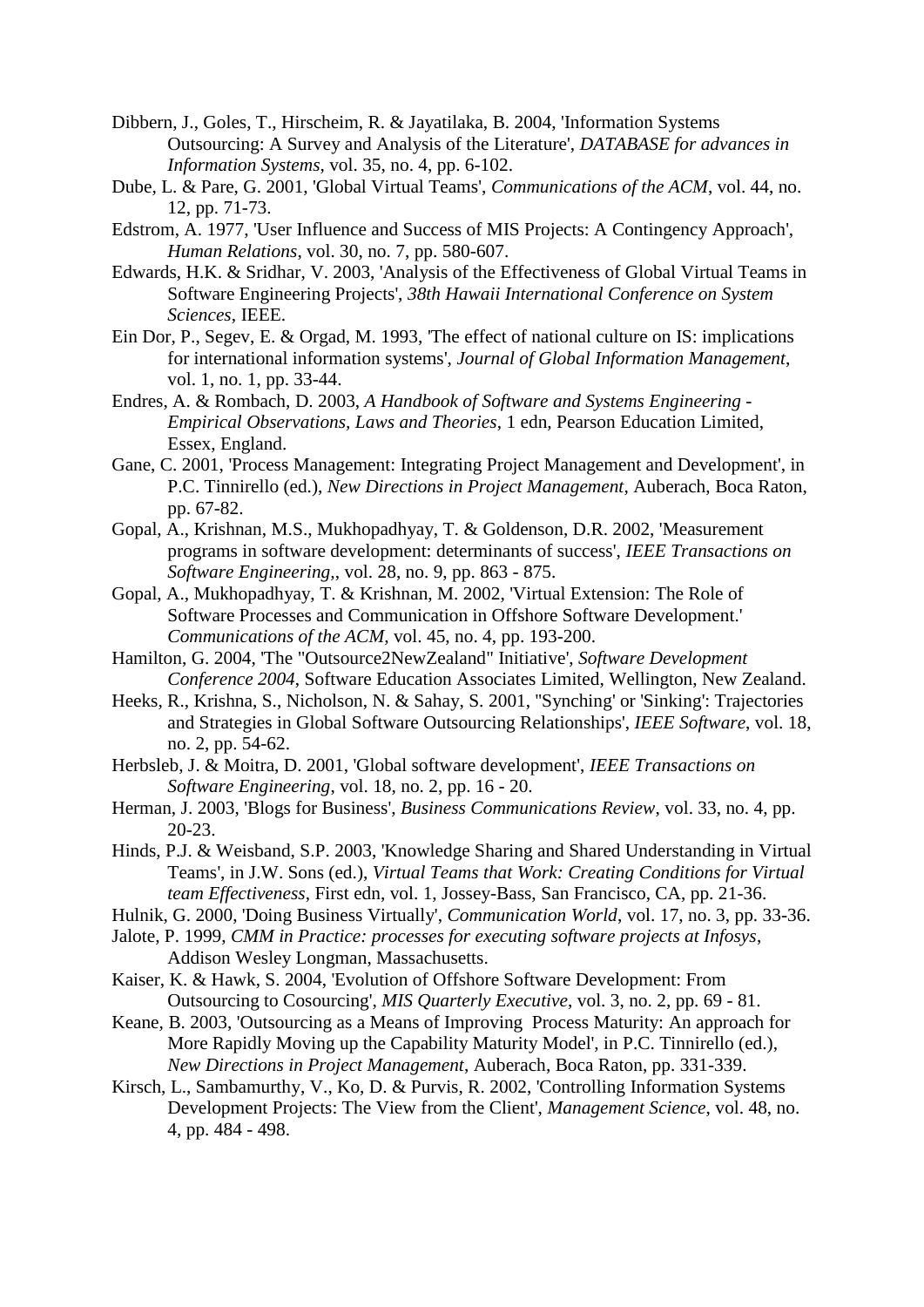- Kishore, R., Rao, H.R., Nam, K., Rajagoplalan, S. & Chaudhury, A. 2003, 'A Relationship Perspective on IT Outsourcing', *Communications of the ACM*, vol. 46, no. 12, pp. 87- 92.
- Kraut, R.E. & Streeter, L.A. 1995, 'Coordination in large scale software development', *Communications of the ACM*, vol. 38, no. 7, pp. 69-81.
- Kumar, S. 2004, 'New Zealand Trade and Enterprise Strategic Capabilities Assessment', *Software Development Conference 2004*, ITANZ, Wellington, New Zealand.
- Lacity, M. & Hirscheim, R. 1994, *Information Systems Outsourcing: Myths Metaphors and realities*, John Wiley & Sons.
- Lacity, M. & Willcocks, L.P. 1998, 'An Empirical Investigation of Information Technology Sourcing Practices: Lessons from Experience', *MIS Quarterly Executive*.
- Levina, N. & Ross, J.W. 2003, 'From the Vendor's Perspective: Exploring the Value Proposition in Information Technology Outsourcing', *MIS Quarterly*, vol. 27, no. 3, pp. 331 - 364.
- Lurey, J. & Raisinghani, M. 2001, 'An Empirical Study of Best Practices in Virtual Teams', *Information & Management*, vol. 38, pp. 523-544.
- Mark, G. 2001, 'Meeting Current Challenges for Virtually Collocated Teams: Participation, Culture, and Integration', in L. Chidambaram & I. Zigures (eds), *Our Virtual Worlds: the Transformation of Work, Play and Life via Technology*, Idea Group Publishing, Hershley, PA, pp. 74-93.
- Mingus, N.B. 2001, 'Managing Project Management', in T. P.C. (ed.), *New Direction in Project Management*, Auberach, Boca Raton, pp. 25-32.
- Mockus, A. & Herbsleb, J. 2001, 'Challenges of Global Software Development', *IEEE Software*, pp. 182-184.
- Moore, S. & Barnett, L. 2004, *Offshore Outsourcing and Agile Development*, Forrester Research Inc.
- Moore, S. & Martorelli, W. 2004, *Indian Offshore Suppliers: The Market Leaders*, Forrester Research Inc.
- Nam, K., Rajagopalan, S., Raghav, R., H. & Chaudhury, A. 1996, 'A Two Level Investigation of Information System Outsourcing', *Communications of ACM*, vol. 39, no. 7, pp. 36- 44.
- Nurmi, A., Hallikainen, P. & Rossi, M. 2005, 'Coordination of Outsourced Information System Development in Multiple Customer Environment - A Case Study of a Joint Information System Development Project', *38th Hawaii International Conference on System Sciences*, IEEE.
- Oza, N., Hall, T., Rainer, A. & Grey, S. 2004, 'Critical factors in software outsourcing: a pilot study', *2004 ACM workshop on Interdisciplinary software engineering research*, ACM Press, Newport Beach, CA, USA, pp. 67--71.
- Powell, A., Piccoli, G. & Ives, B. 2004, 'Virtual teams: a review of current literature and directions for future research', *SIGMIS Database*, vol. 35, no. 1, pp. 6-36.
- Ptak, R. 2005, *White Paper on Managing IT Infrastructure for Business Success*, Ptak, Noel and Associates.
- RajKumar, T.M. & Dawley, D.L. 1998, 'Problems and Issues in Offshore Development of Software', in, *Strategic Sourcing of IS - Perspectives and Practices*, John Wiley and Sons, pp. 369-386.
- RajKumar, T.M. & Mani, R.V.S. 2001, 'Offshore Software Development: The View from Indian Suppliers', *Information Systems Management*, vol. 18, no. 12, pp. 62-72.
- Ravichandran, R. & Ahmed, N. 1993, 'Offshore System Development', *Information and Management*, vol. 24, pp. 24-40.